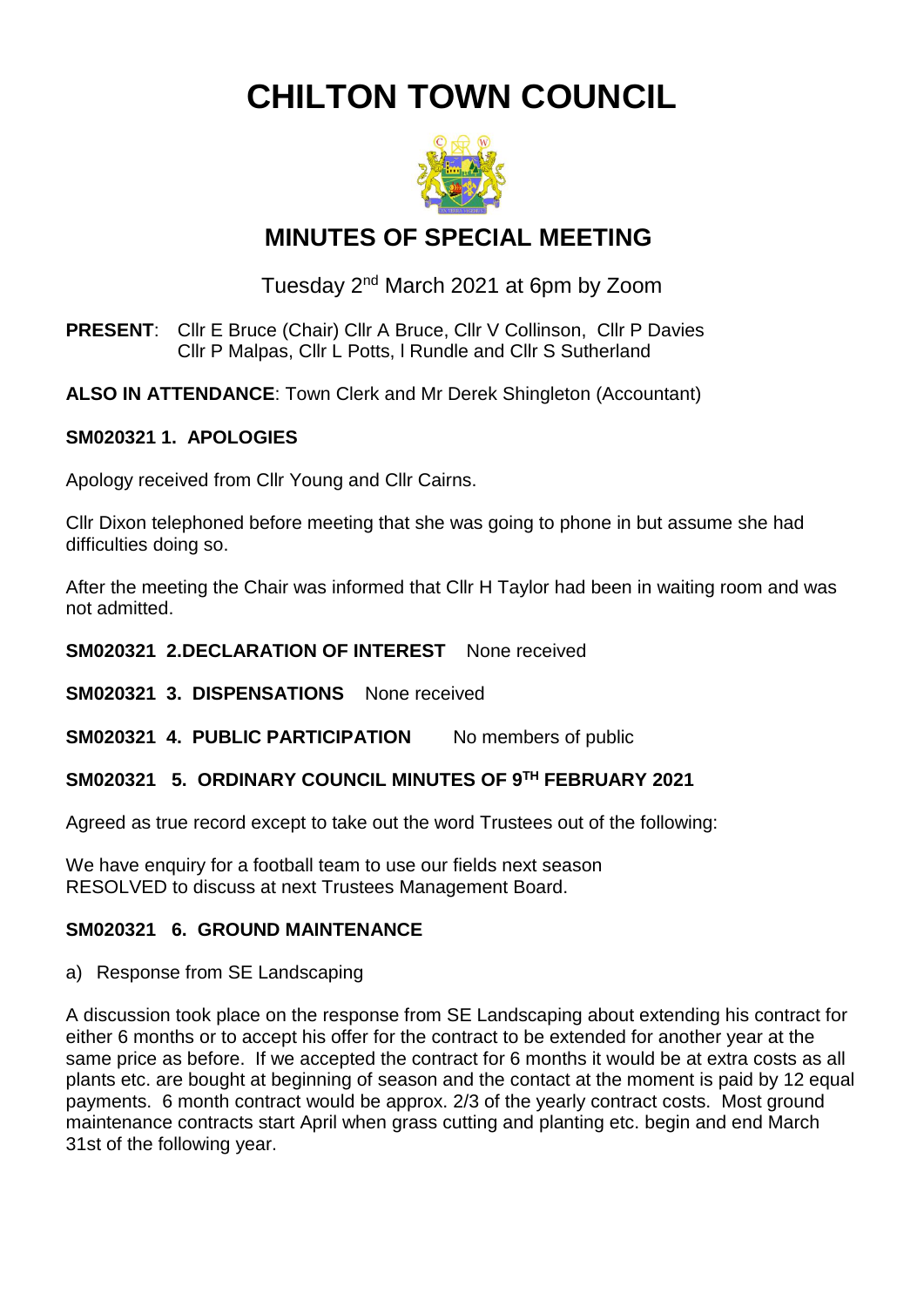Cllr A Bruce proposed and was seconded by Cllr Davies that we extend SE Landscaping contract for another year but to ask him to give more detailed signed and dated reports. We would supply documents for him to complete.

A vote was taken on the only proposal and it was agreed to extend SE Landscaping contract for a year with more detailed reports. Votes 7 for and 1 against.

Paperwork to be drafted by Council for SE Landscaping to sign.

Timescale suggested for grounds maintenance contract is to have all paperwork ready for end of September, for adverts to go out by the end of October and to be able to award the contract by the end of the year , so that new contractor is ready to start on 1st April 2022.

Extending the contract would give us time to work within the suggested timescale and have document etc. brought up to date. These dates may need to be reviewed because of any future COVID restrictions, the election in May and possibly staffing issues as who will do this work. Councillors should give broad principals of what is required within a contract, then officer's work to produce documents with maybe help from a quantity surveyor.

#### AGREED

To extend Ground Maintenance Contract for another year and ask for more detailed paperwork and if possible work to the timescale suggested.

b) Confirmation of Delegated Power

A discussion took place about delegated powers to individual Councillors.

A Council has the legal power to delegate any functions to a committee, a sub-committee or an officer but NOT to individual Councillors or working groups (Local Government Act 1972, Section 101). If any decisions made by Councillors as individuals were to be implemented they would be ultra vires (outside the law) and any resulting expenditure could be disallowed by the external auditors. It is acceptable for individual Councillors to work on a specific issue, but any decision on that issue must be approved by the Council or a Committee or Sub-Committee with the delegated authority to make the relevant decision.

# AGREED

In the absence of Town Clerk, Councillors can look at the day to day needs of the council but any decisions needed must be taken back to full council for approval and to be minuted. It was suggested we look at standing orders and make any amendments ready for approval at the May meeting.

c) Current position of Contract Specifications

No discussion took place as Cllr Cairns was not at the meeting so could not give an update as to where we are with the specifications she had been working on.

# **SM020321**

The Chair exercised her discretion to add the following additional items to the agenda for discussion by reason of their exceptional urgency in order to expedite council business and protect the Council's assets and resources.

# **a) Shutter On Hutton House**

The shutter at Hutton House today has broken and the Clerk needed council mandate to repair or replace it.